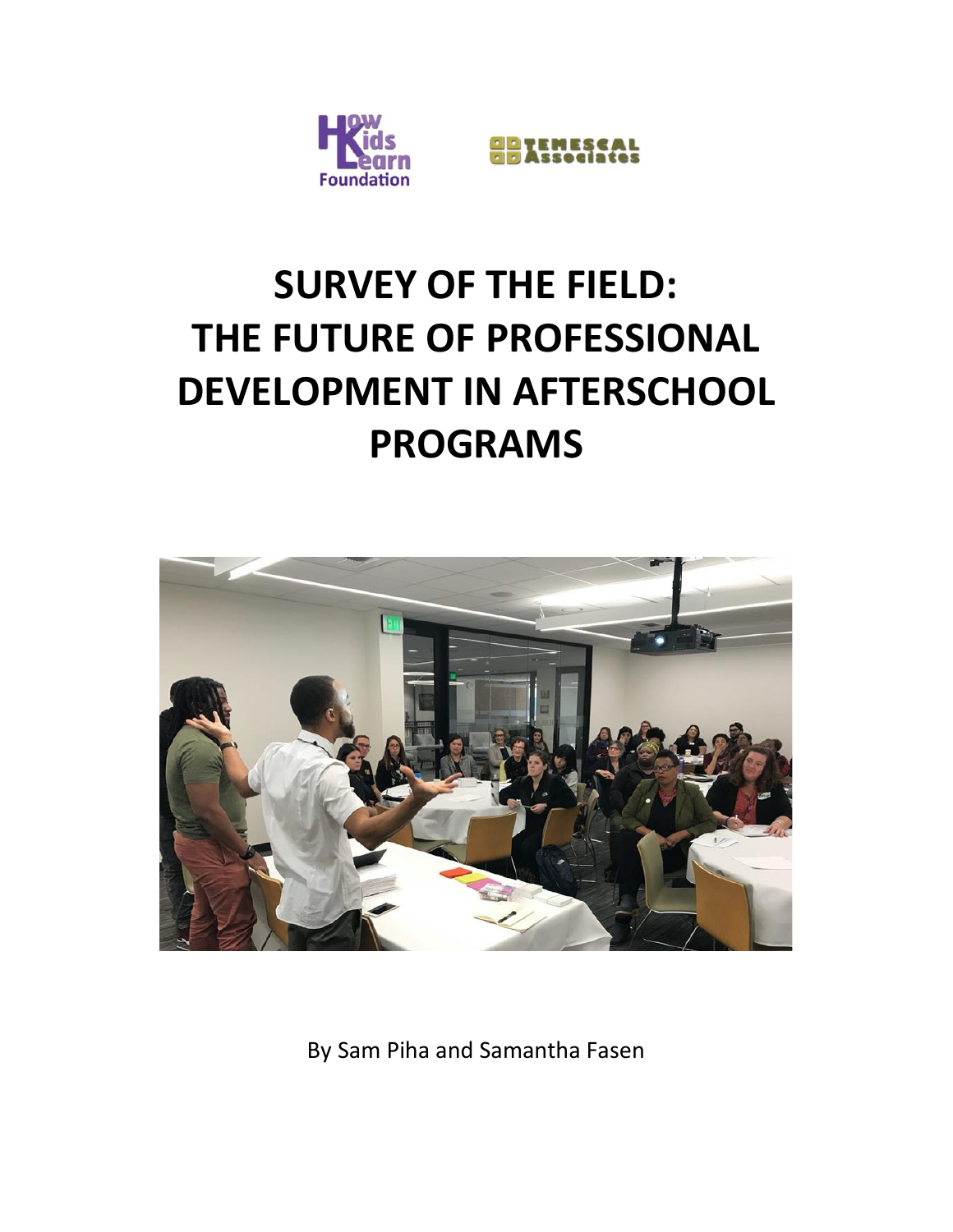# **SURVEY OF THE FIELD: THE FUTURE OF PROFESSIONAL DEVELOPMENT IN AFTERSCHOOL PROGRAMS**



Afterschool programs were greatly affected by the COVID-19 pandemic. This included program closures, a youth worker shortage and a drop in attendance. We wanted to learn more about the impacts on professional development and future needs looking forward. To this end, we conducted a survey of 43 afterschool program leaders inquiring about the future of professional development. Below we offer a report on what we learned.

#### **ROLES OF RESPONDENTS:**

- Afterschool Program Director (Single Site): 31%
- Multiple Afterschool Sites Coordinator (This could be a school district or a regional coordinator): 29%
- Afterschool Consultant (This could be a school district or private consultant focused on program quality, student support, coach and staff development, etc): 19%
- Afterschool Program Staff: 10%
- Non-profit Program Provider Executive Director: 7%
- Other: 5%

### **WHAT STATES DO RESPONDENTS WORK IN:**

- California: 72%
- Florida: 12%
- Ohio: 7%
- Texas: 3%
- Missouri: 3%
- Washington: 3%
- New York: 3%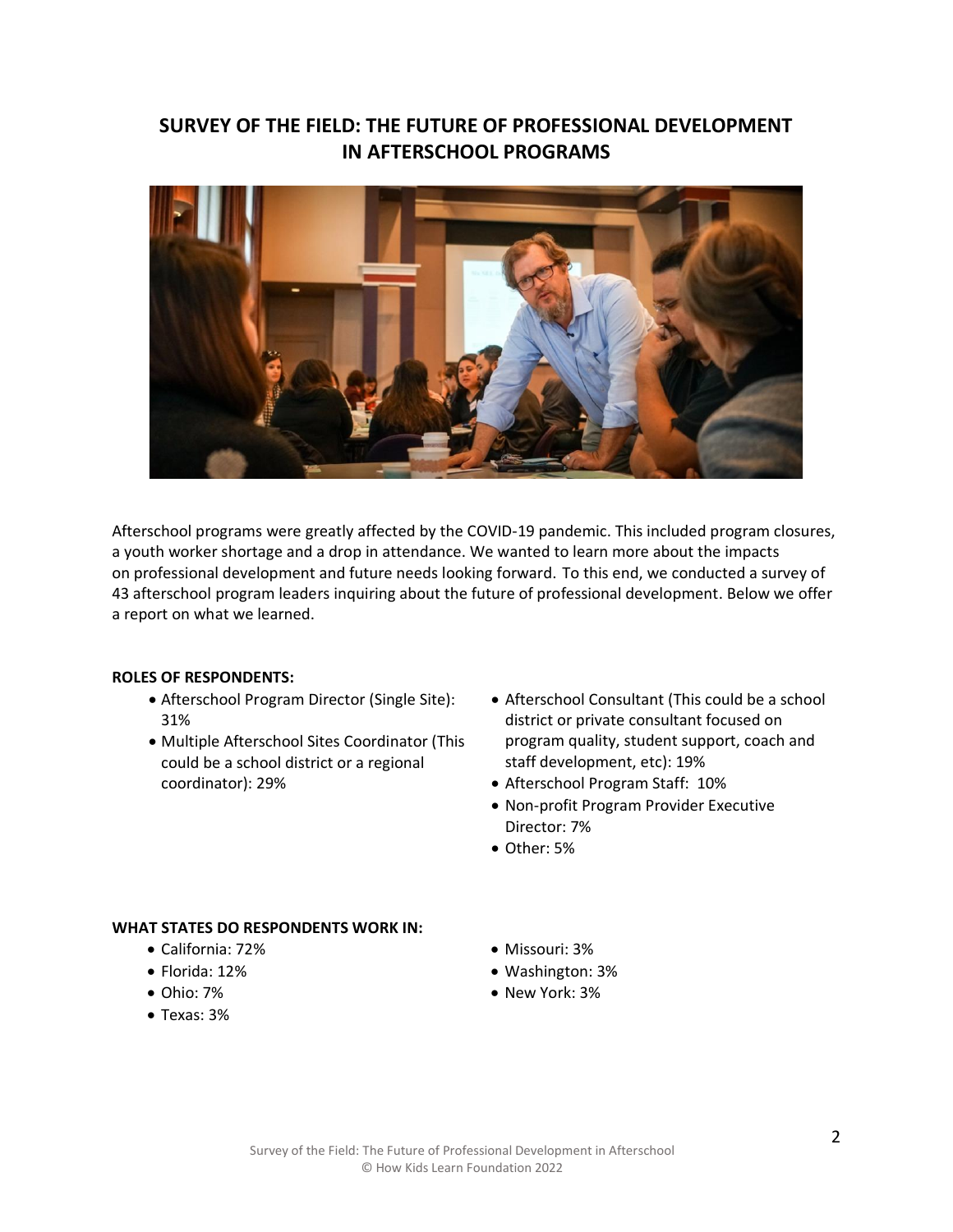#### **DO PROGRAM LEADERS PREFER FACE-TO-FACE, VIRTUAL OR A HYBRID MODEL FOR TRAININGS?**

| <b>Answer Choice</b>                                                                         | 0% | 100% | Number of<br>Responses | <b>Responses</b><br>Ratio |
|----------------------------------------------------------------------------------------------|----|------|------------------------|---------------------------|
| Face-to-Face                                                                                 |    |      | 33                     | 75%                       |
| Virtual/ Online                                                                              |    |      | 20                     | 45%                       |
| Hybrid (recorded virtual<br>content with guides to<br>facilitate face-to-face<br>discussion) |    |      | 16                     | 36%                       |
| Other                                                                                        |    |      | n                      | 4%                        |



**DUE TO THE MANY POSITIONS THAT NEED TO BE FILLED BY THE FALL, IS THERE A STRONG NEED FOR AFTERSCHOOL "BASICS" TRAINING (INTRO TO YOUTH DEVELOPMENT, BEHAVIOR MANAGEMENT AND MENTAL HEALTH, PROGRAM QUALITY, ETC.), AS THEY ONBOARD A NUMBER OF NEW STAFF?** 

• Yes: 100%

## **IS YOUR BUDGET FOR PROFESSIONAL DEVELOPMENT LARGER OR SMALLER THIS YEAR THAN BEFORE THE PANDEMIC?**

| <b>Answer Choice</b>                             | 0% | 100% | Number of<br><b>Responses</b> | <b>Responses</b><br>Ratio |
|--------------------------------------------------|----|------|-------------------------------|---------------------------|
| Larger                                           |    |      | 6                             | 13%                       |
| Smaller                                          |    |      | 5                             | 11%                       |
| About the same                                   |    |      | 29                            | 67%                       |
| We have no funds for<br>professional development |    |      | з                             | 6%                        |

#### **ARE YOU ABLE TO PAY YOUR STAFF FOR PROFESSIONAL DEVELOPMENT TIME?**

| <b>Answer Choice</b> | 0% | 100% | Number of<br><b>Responses</b> | <b>Responses</b><br>Ratio |
|----------------------|----|------|-------------------------------|---------------------------|
| Yes                  |    |      | 36                            | 85%                       |
| No                   |    |      |                               | 14%                       |